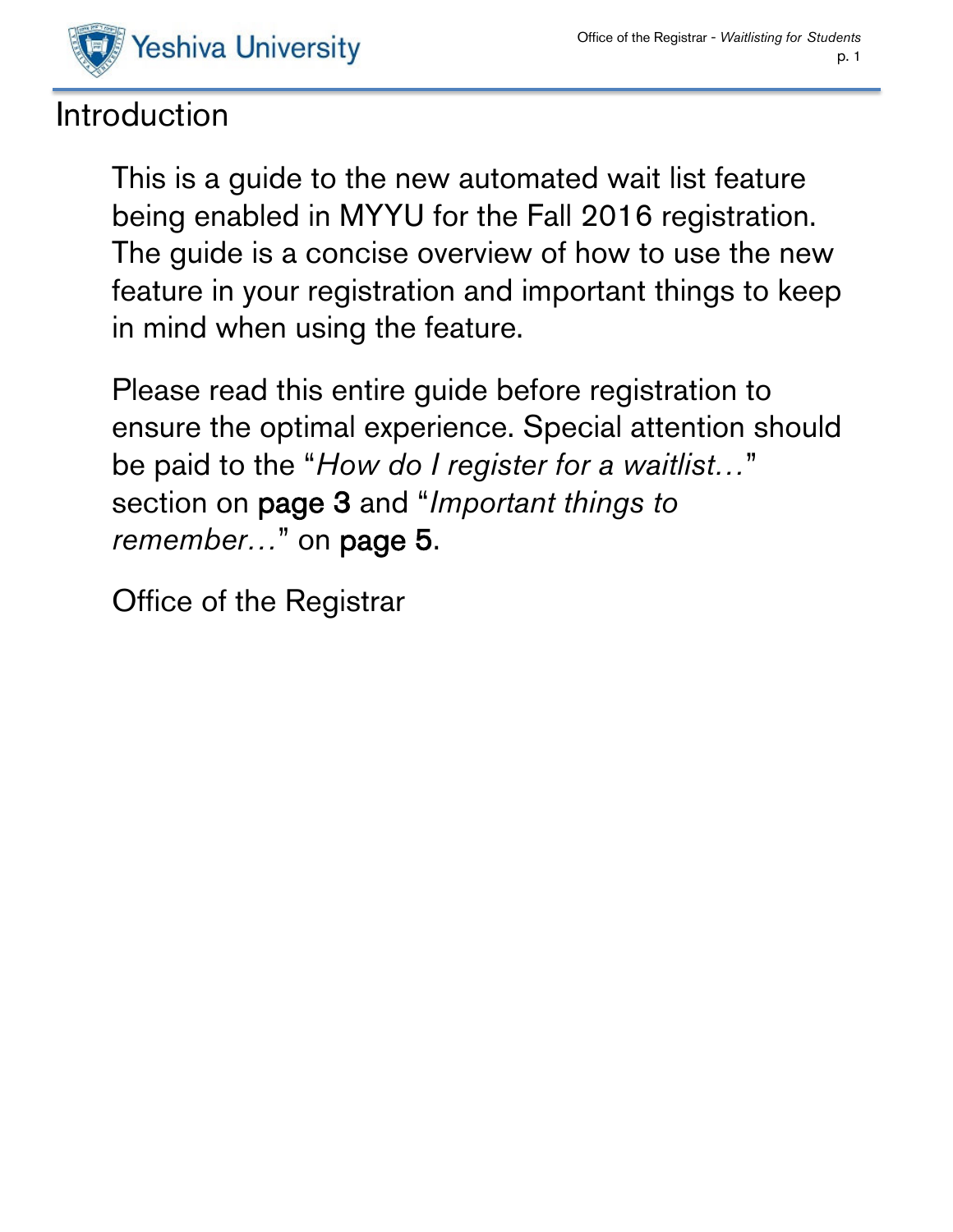

# What is Waitlisting & How Does it Help Me?

Many students face the dilemma of closed classes during registration. However, YU has now implemented a waitlisting feature within MYYU which will allow students to place themselves on a "wait list" and see where they are in line for a spot.

Disclaimer: Not ALL classes will use waitlisting as some departments may elect not to use waitlisting at all. Students may check with academic advising to determine whether waitlisting will be used for specific classes.

### The Notification Letter

When a seat becomes available Banner will (by default) send a notification email letter to your email. It is important that you check your email on a regular basis so that you will be able to see if you've received this notification.

The letter will be as follows:

Congratul ations, You are now able to register for 34288 PHIL 2740 D1 Science and Religion Your spot is being held for 30 hours (subject to the last day to add a class) after which time your spot will no longer be available to you and you will have to re-register for the wait list. So please log on to MYYU soon. You must take action before: 21-MAR-2016 04:01 AM EASTERN TIME As always we are here to assist you with anything you may need, or any questions you may have. Sincerely, Office of the Registrar

This letter is the ONLY notification that you will receive from the Registrar regarding the availability of a seat in a class with a waitlist. It is important that you take responsibility for your own registration in the class and pay special attention to the deadline listed in the email.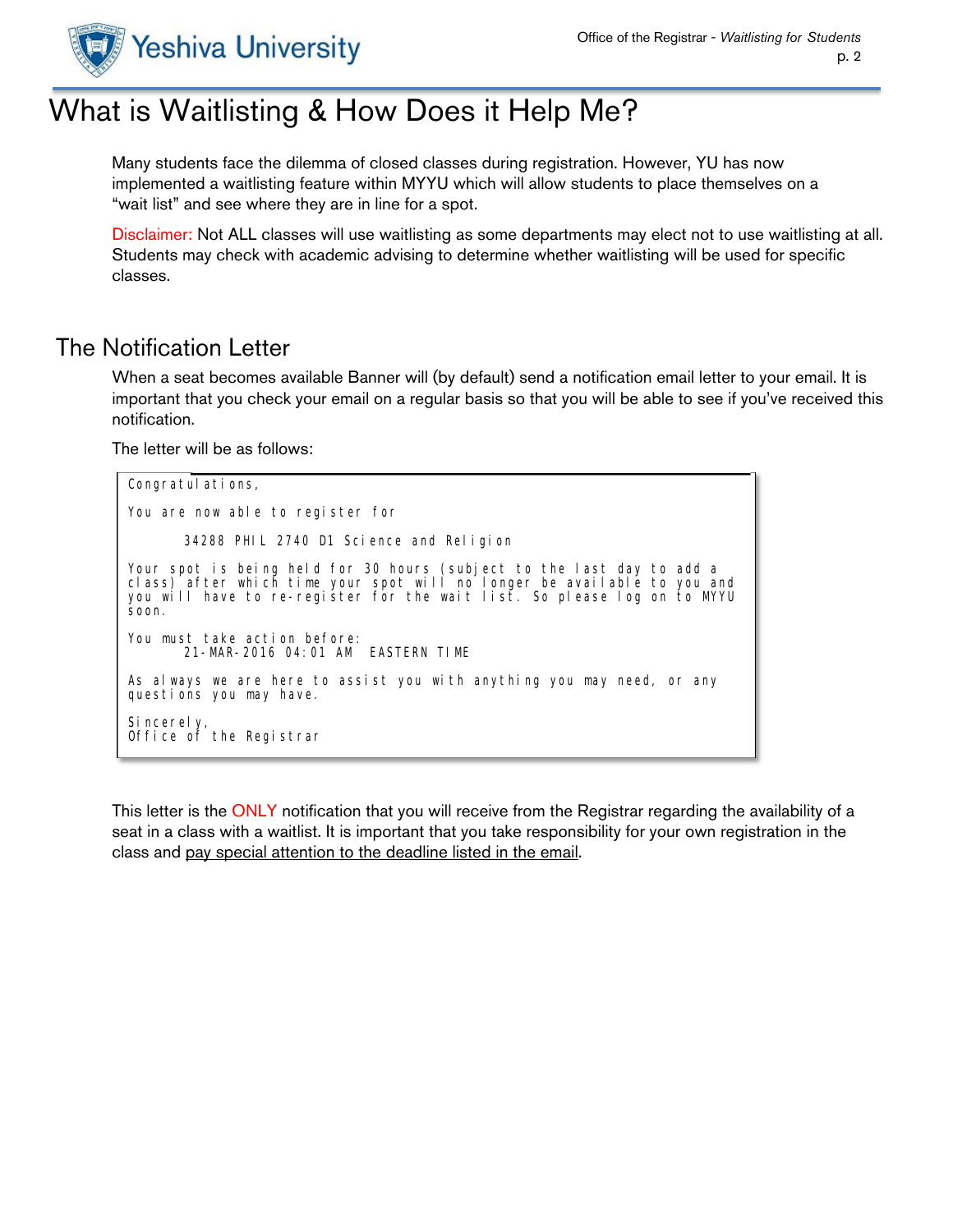

## How Do I Know if a Class has a Waitlist?

You can tell whether or not a class has a waitlist available by checking the MYYU schedule of courses. Three new columns have been added to the display to help you know what your registration options are.



# How Do I Register for a Waitlist?

To register for a place on the wait list, access the registration area of MYYU, and type the CRN of the desired class into the fields at the bottom of the screen. Click the "Submit Changes" button.

| None                                                                                                                                                                                        |                                                                             |                                                                                          |
|---------------------------------------------------------------------------------------------------------------------------------------------------------------------------------------------|-----------------------------------------------------------------------------|------------------------------------------------------------------------------------------|
| None                                                                                                                                                                                        |                                                                             |                                                                                          |
| None                                                                                                                                                                                        |                                                                             |                                                                                          |
| None                                                                                                                                                                                        |                                                                             |                                                                                          |
|                                                                                                                                                                                             |                                                                             |                                                                                          |
|                                                                                                                                                                                             |                                                                             |                                                                                          |
|                                                                                                                                                                                             |                                                                             |                                                                                          |
|                                                                                                                                                                                             |                                                                             |                                                                                          |
|                                                                                                                                                                                             |                                                                             |                                                                                          |
|                                                                                                                                                                                             |                                                                             |                                                                                          |
|                                                                                                                                                                                             |                                                                             |                                                                                          |
|                                                                                                                                                                                             |                                                                             |                                                                                          |
|                                                                                                                                                                                             |                                                                             |                                                                                          |
| **Web Registered** on Mar<br>**Web Registered** on Apr<br>**Web Registered** on Jun<br>Total Credit Hours: 15,000<br>Billing Hours: 15.000<br>Minimum Hours: 0.000<br>Maximum Hours: 18.000 | **Web Registered** on Mar<br>Jul 13, 2010 03:23 pm<br>Add Classes Worksheet | 11725 CMD<br>$-11736$ CMD<br>$\overline{=}$ 17168 HDF<br>$\blacktriangleright$ 17169 HDP |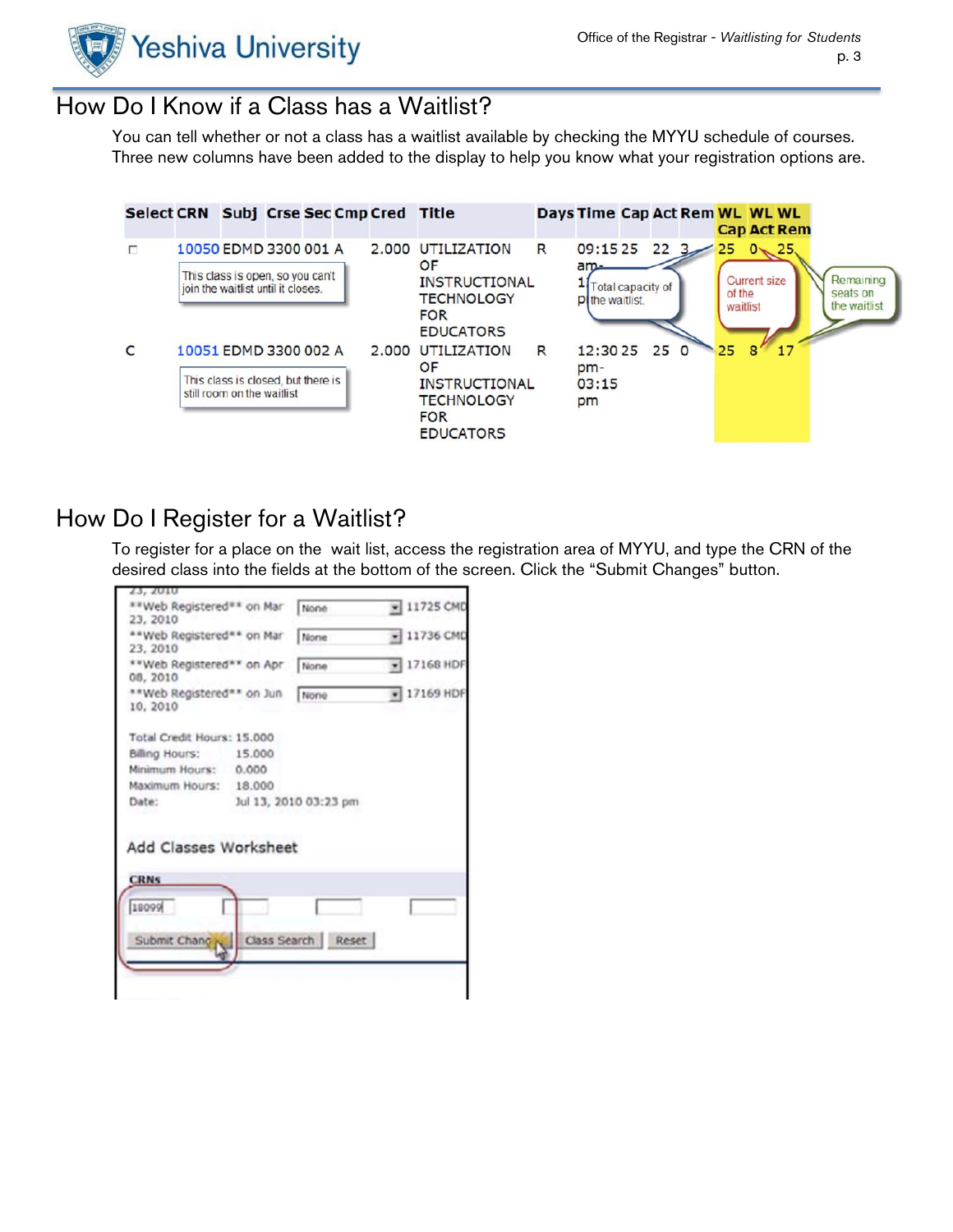

The system will then evaluate whether there is room in the class for another student. If the class is closed, you will be given the option of electing to be on the waitlist.

| Total Credit Hours: 15.000<br><b>Billing Hours:</b><br>Minimum Hours: 0.000<br>Maximum Hours: 18,000<br>Date: | 15,000<br>Jul 13, 2010 03:24 pm |            |       |                      |  |  |  |  |  |
|---------------------------------------------------------------------------------------------------------------|---------------------------------|------------|-------|----------------------|--|--|--|--|--|
| <b>Registration Add Errors</b>                                                                                |                                 |            |       |                      |  |  |  |  |  |
| <b>Status</b>                                                                                                 | <b>Action</b>                   | <b>CRN</b> |       | <b>Subj Crse Sec</b> |  |  |  |  |  |
| Closed - 4 Waitlisted None<br>18099 PHED 1200 001<br>None<br>Maitlis<br><b>Add Classes Worksk</b>             |                                 |            |       |                      |  |  |  |  |  |
| <b>CRNs</b>                                                                                                   |                                 |            |       |                      |  |  |  |  |  |
|                                                                                                               |                                 |            |       |                      |  |  |  |  |  |
| Submit Chang                                                                                                  | Class Search                    |            | Reset |                      |  |  |  |  |  |
|                                                                                                               |                                 |            |       |                      |  |  |  |  |  |

If you want to be on the waitlist, select "Waitlist" from the "Action" dropdown menu and then click the "Submit Changes" button again.

Your schedule is displayed with the "Waitlist" status displayed for the desired class.

| <b>Status</b>                                                                             |                           | <b>Action</b>         |  |                          | <b>CRN</b> Subj Crse Sec Level                                                        | <b>Cred</b> |
|-------------------------------------------------------------------------------------------|---------------------------|-----------------------|--|--------------------------|---------------------------------------------------------------------------------------|-------------|
| ** Web Registered** on Mar<br>23, 2010                                                    |                           | None                  |  |                          | - 11699 CMDS 4510 001 Undergraduate 3.000                                             |             |
| **Web Registered** on Mar<br>23, 2010                                                     |                           | None                  |  | $\neq$ 11725 CMDS 4560 1 | Undergraduate 3.000                                                                   |             |
| **Web Registered** on Mar<br>23, 2010                                                     |                           | None                  |  |                          | 11736 CMDS 4580 1 Undergraduate 3.000                                                 |             |
| **Web Registered** on Apr<br>08, 2010                                                     |                           | None                  |  |                          | $\neq$ 17168 HDFS 3460 001 Undergraduate 3.000                                        |             |
| **Web Registered** on Jun<br>10, 2010                                                     |                           | None                  |  |                          | $\overline{=}$ 17169 HDFS 3010 003 Undergraduate 3.000                                |             |
| Waitlist on Jul 13, 2010                                                                  |                           | None                  |  |                          | - 18099 PHED 1200 001 Undergraduate 0.000                                             |             |
| Total Credit Hours: 15.000<br>Billing Hours:<br>Minimum Hours:<br>Maximum Hours:<br>Date: | 15,000<br>0.000<br>18,000 | Jul 13, 2010 03:27 pm |  |                          | 0 credit hours means that the<br>student has not been billed for<br>these credits yet |             |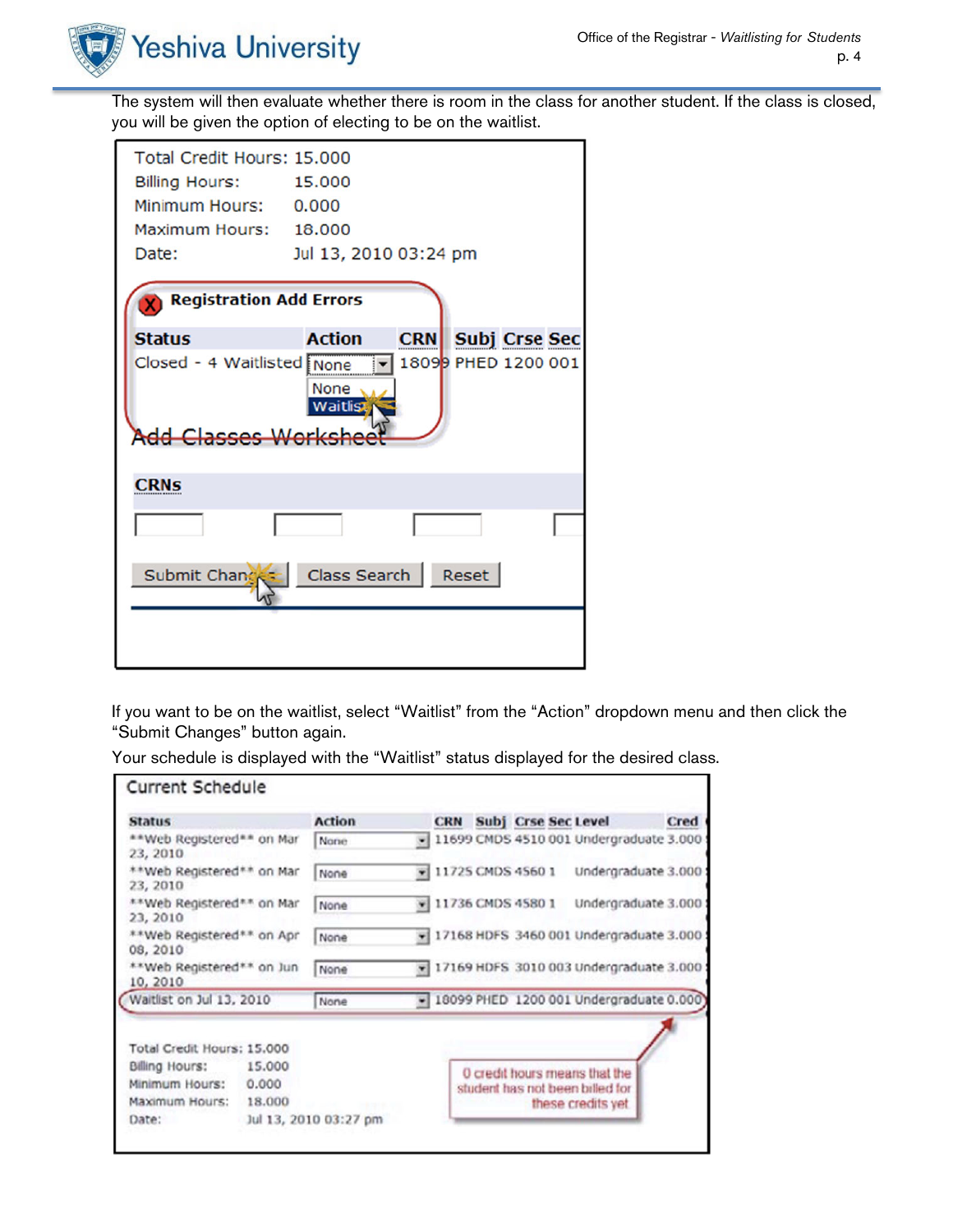

# What do the Status Messages Mean?



Once you've attempted to register for a class, Banner will display one of four status messages on your registration screen.

1) Closed -- ### Waitlisted

- 2) Open -- ### Waitlisted
- 3) Closed Waitlist Filled
- 4) Open Waitlist Filled

If you receive message 1 or 2, you can place onto the waitlist and wait for a spot to free up! If you receive message 3 or 4 then all available seats have been taken or offered to others on the waitlist.

# Where do I go if I Have Questions?

If you have questions about the use of a waitlist for a particular course, see an academic advisor. Academic advising is the best "first stop" for information.

### Important Things to Remember

- 1) BE READY! It is VITAL to make sure that you do not have registration holds on your records. Registration holds will prevent you from registering/waitlisting for classes.
- 2) CHECK EMAIL! You will receive ONLY 1 email notification of an available seat in a class. You MUST be sure to check your email on a regular basis, or you will miss the chance to get a seat from the waitlist. If you miss your chance, you can place yourself on the waitlist again, but your priority will be last in line.
- 3) MIND THE TIME! You will have 30 hours to respond to a waitlist notification. If you drop the course during this time re-entry is no longer guaranteed.
- 4) PREPARE YOUR EMAIL! Please note, YU can't be responsible for undelivered or unread notification emails. Emails will be sent from registrar waitlist@yu.edu. To best assure delivery, it is highly recommended that you add this address to your "Trusted Senders" or "Safe Senders" list if your email service allows this. It will help to prevent notifications going to the "Spam" folder.
- 5) WHICH EMAIL? The system will send email to your "preferred" email address in MYYU. Typically, that will be your YU GMAIL address, which you may or may not be forwarding to another server. If you are not sure about your current "preferred" address, please contact the Registrar for assistance in confirming what address this is.
- 6) BE KIND TO OTHERS! If you are no longer interested in a course that you have waitlisted for, please drop the course. This will help ensure that another student in line has a better chance of being placed.
- 7) HAVE A PLAN! Your chances of getting in to a course you waitlisted for may be relatively low. Have an alternate plan in the event you do not place into your desired course.
- 8) DOUBLE CHECK! You are only on the wait list if your registration status on your schedule indicates that you are waitlisted as per below: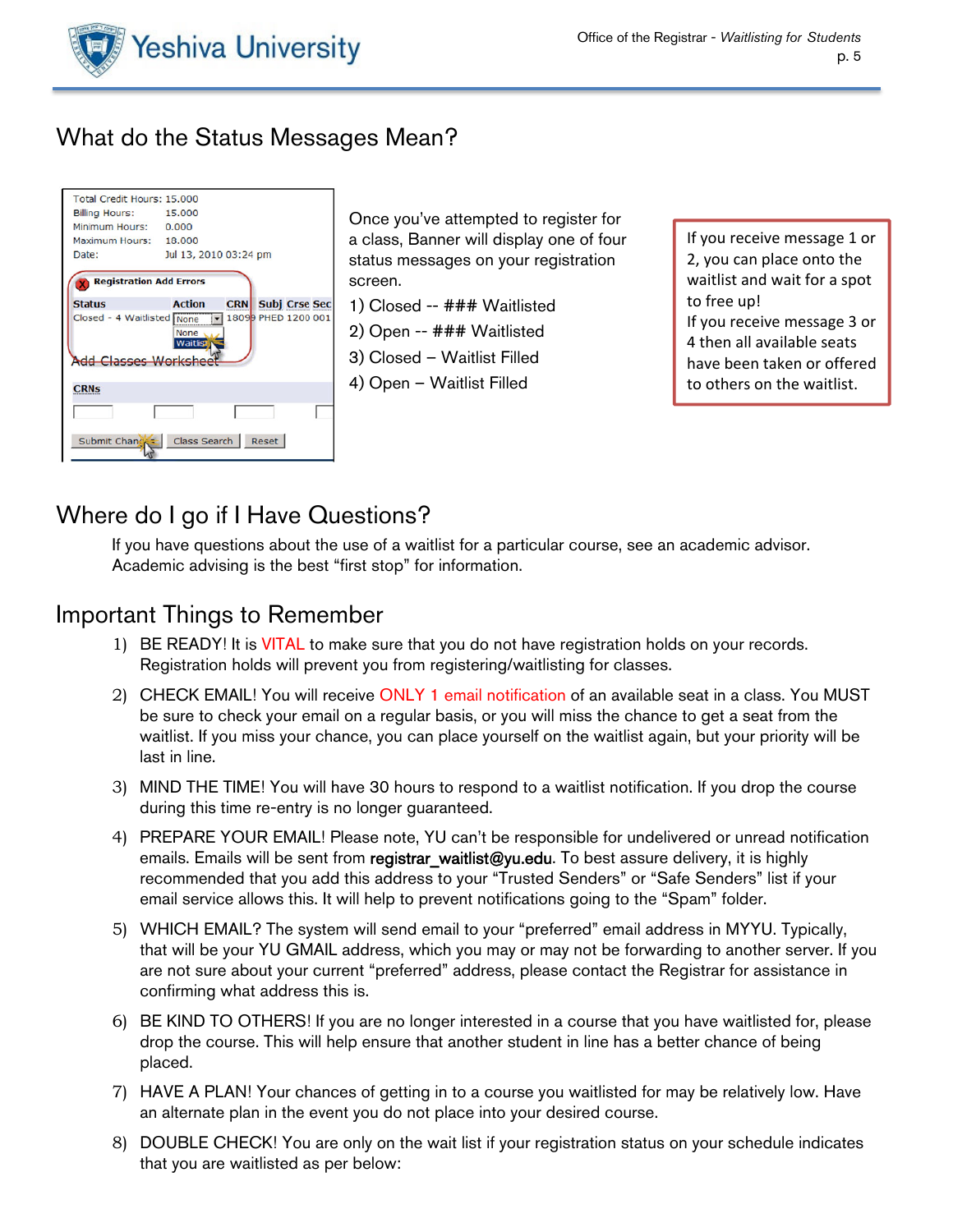

| <b>Status</b>                                                                                                                                                    |                           | <b>Action</b>                |                                          | <b>CRN</b> |  |  |  | Subj Crse Sec Level                                                                   | <b>Cred</b> |
|------------------------------------------------------------------------------------------------------------------------------------------------------------------|---------------------------|------------------------------|------------------------------------------|------------|--|--|--|---------------------------------------------------------------------------------------|-------------|
| **Web Registered** on Mar<br>23, 2010                                                                                                                            |                           | None                         |                                          |            |  |  |  | - 11699 CMDS 4510 001 Undergraduate 3.000                                             |             |
| **Web Registered** on Mar<br>23, 2010<br>**Web Registered** on Mar<br>23, 2010<br>**Web Registered** on Apr<br>08, 2010<br>**Web Registered** on Jun<br>10, 2010 |                           | None<br>None<br>None<br>None | ¥ 11725 CMDS 4560 1<br>11736 CMDS 4580 1 |            |  |  |  | Undergraduate 3.000<br>Undergraduate 3.000                                            |             |
|                                                                                                                                                                  |                           |                              |                                          |            |  |  |  |                                                                                       |             |
|                                                                                                                                                                  |                           |                              |                                          |            |  |  |  | + 17168 HDFS 3460 001 Undergraduate 3.000                                             |             |
|                                                                                                                                                                  |                           |                              |                                          |            |  |  |  | 17169 HDFS 3010 003 Undergraduate 3.000                                               |             |
| Waitlist on Jul 13, 2010                                                                                                                                         |                           | None                         |                                          |            |  |  |  | - 18099 PHED 1200 001 Undergraduate 0.000                                             |             |
| Total Credit Hours: 15.000<br>Billing Hours:<br>Minimum Hours:<br>Maximum Hours:<br>Date:                                                                        | 15,000<br>0.000<br>18,000 | Jul 13, 2010 03:27 pm        |                                          |            |  |  |  | 0 credit hours means that the<br>student has not been billed for<br>these credits yet |             |

If you do not see this confirmation you are not on the wait list, try to put yourself on the wait list again.